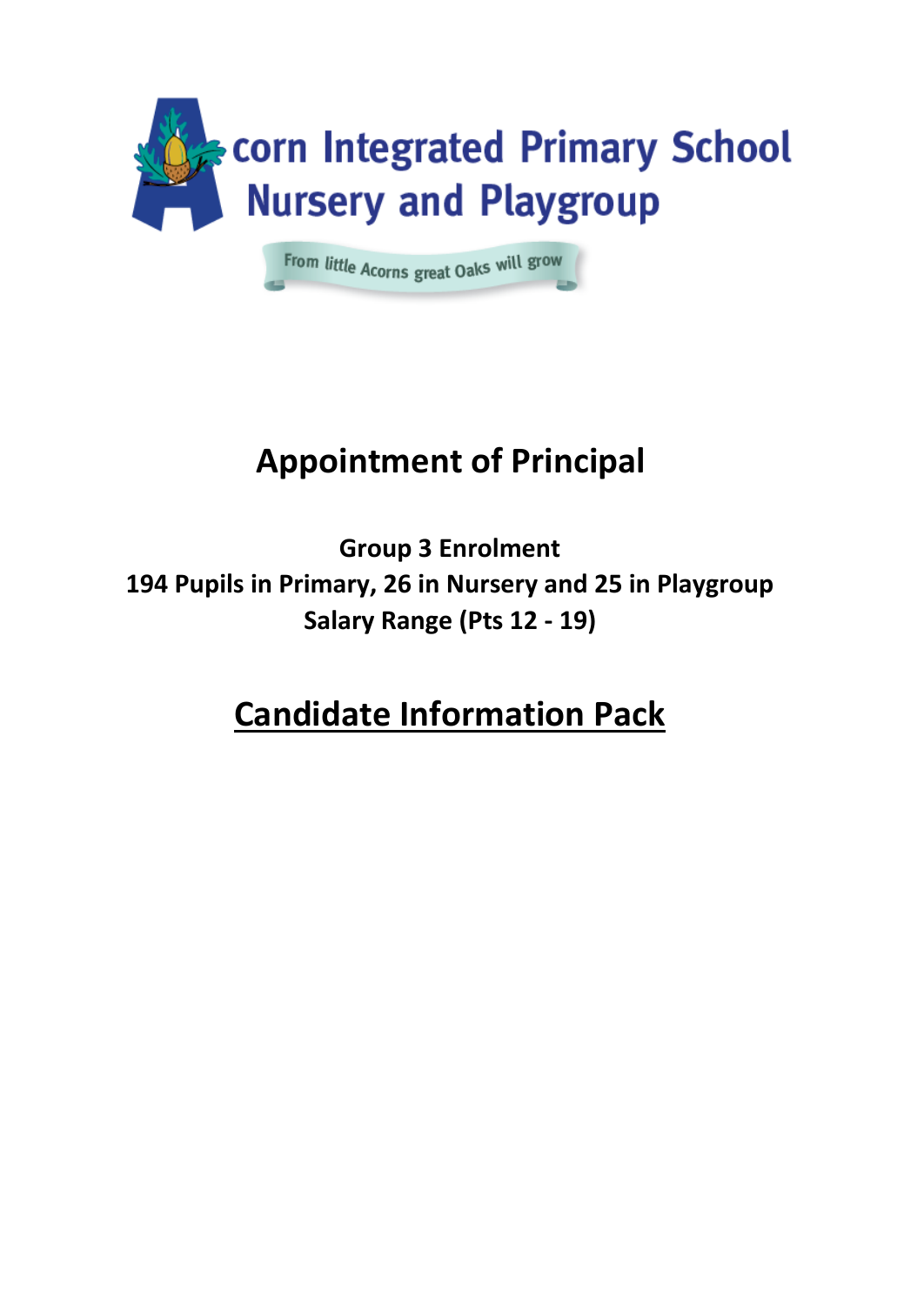# **Contents**

| <b>Section 1</b> | <b>Background and Context</b>      |  |
|------------------|------------------------------------|--|
| <b>Section 2</b> | Information regarding the School   |  |
| <b>Section 3</b> | <b>Job Description</b>             |  |
| <b>Section 4</b> | <b>Person Specification</b>        |  |
| <b>Section 5</b> | <b>Selection Process Timetable</b> |  |
| <b>Section 6</b> | <b>Candidate Information</b>       |  |
|                  |                                    |  |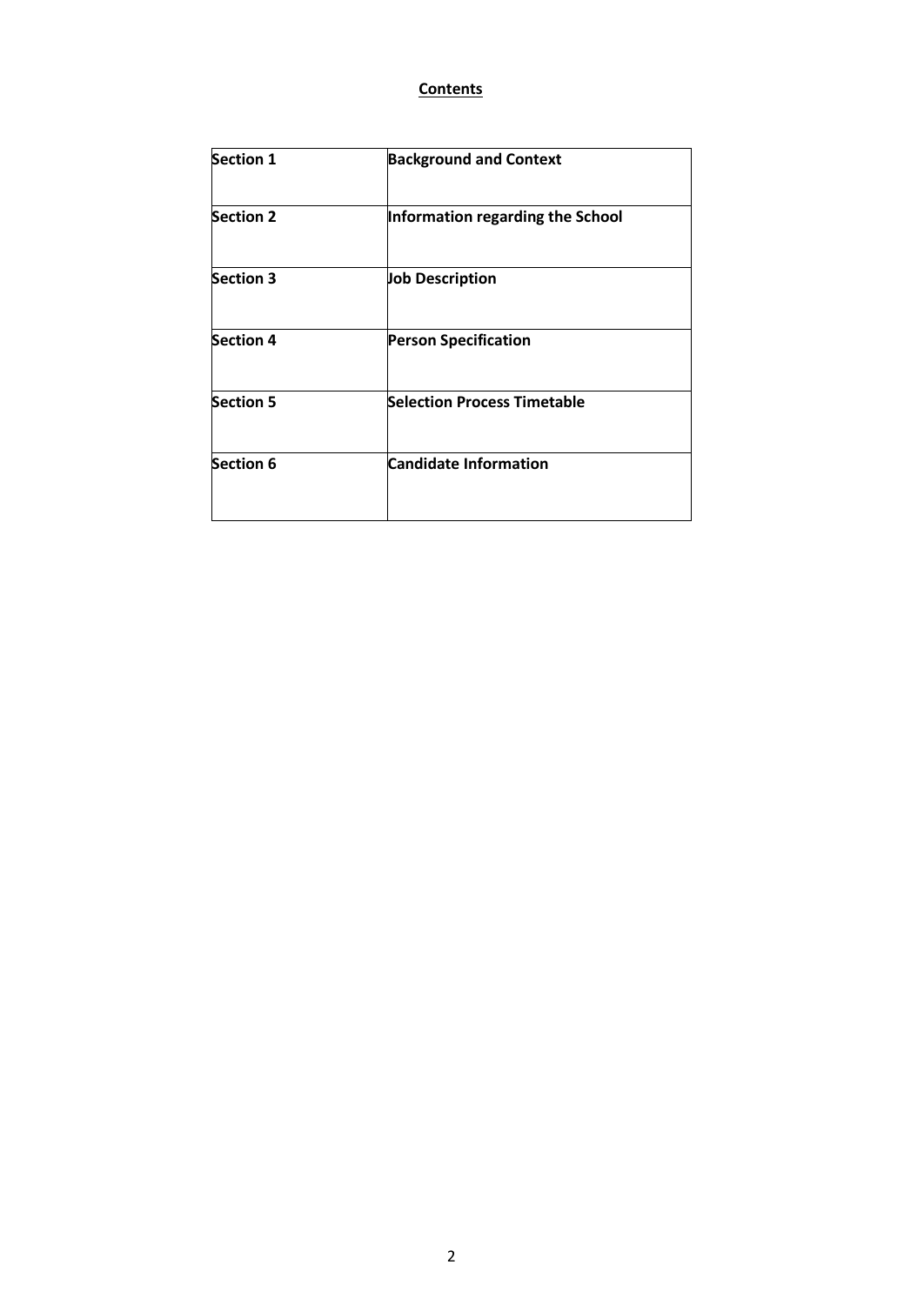#### **Section 1 - Background and Context**

Our current Principal is stepping down to take retirement.

The Board of Governors at Acorn Integrated Primary School are dedicated to appointing a new Principal who can lead our school through the next phase of its development, ensuring continuity with the past yet looking for new opportunities to build on our successes and above all ensuring that our integrated ethos continues to inform all that we do.

#### **Section 2 - Information regarding the School**

Acorn Integrated is an all ability, co-educational primary and nursery school located in Carrickfergus. The school has a current population of around 245 pupils which equates to a single intake from Year 1 to Year 7, a 26 place nursery and 25 place playgroup. The school takes pupils from the immediate locality and up to a 6-mile radius from the school.

Our school has a great reputation within the local community. We are a diverse school community made up of children, staff and parents from both of the main faith/cultural traditions in Northern Ireland as well as those from other or non - faith backgrounds and ethnicities. Our school is all ability and inclusive of all socio-economic backgrounds.

We have 9 teachers and a support staff of 25 to include classroom assistants, administrative and facilities staff.

We are a Grant Maintained Integrated School which means we manage our own delegated budget, we are the employer of our staff and directly pay the non-teaching staff. Our governors are also ultimately responsible for the Health and Safety in our school.

#### **Our Integrated Ethos**

Acorn Integrated Primary School provides a learning environment where children and young people from Catholic and Protestant backgrounds, as well as those of other faiths and none, can learn with, from and about each other. The promotion of equality and good relations extends to everyone in the school and to their families regardless of their religious, cultural or social background. Integrated education is value-driven and child- centred. It is delivered through a holistic approach with an emphasis on developing every aspect of a child's or young person's potential.

Our ethos is informed by the Northern Ireland Council for Integrated Education (NICIE) Statement of Principles. The core principles enshrined in this document are: Equality, Faith and Values, Parental Involvement and Social Responsibility.

As an integrated school we aspire to achieving a religious balance within our pupil population and within our staff team. Our school is usually over-subscribed and in line with the religious balance recommended for integrated schools, we allocate places on the basis of 40% Roman Catholic, 40 % Protestant and 20% Others**.**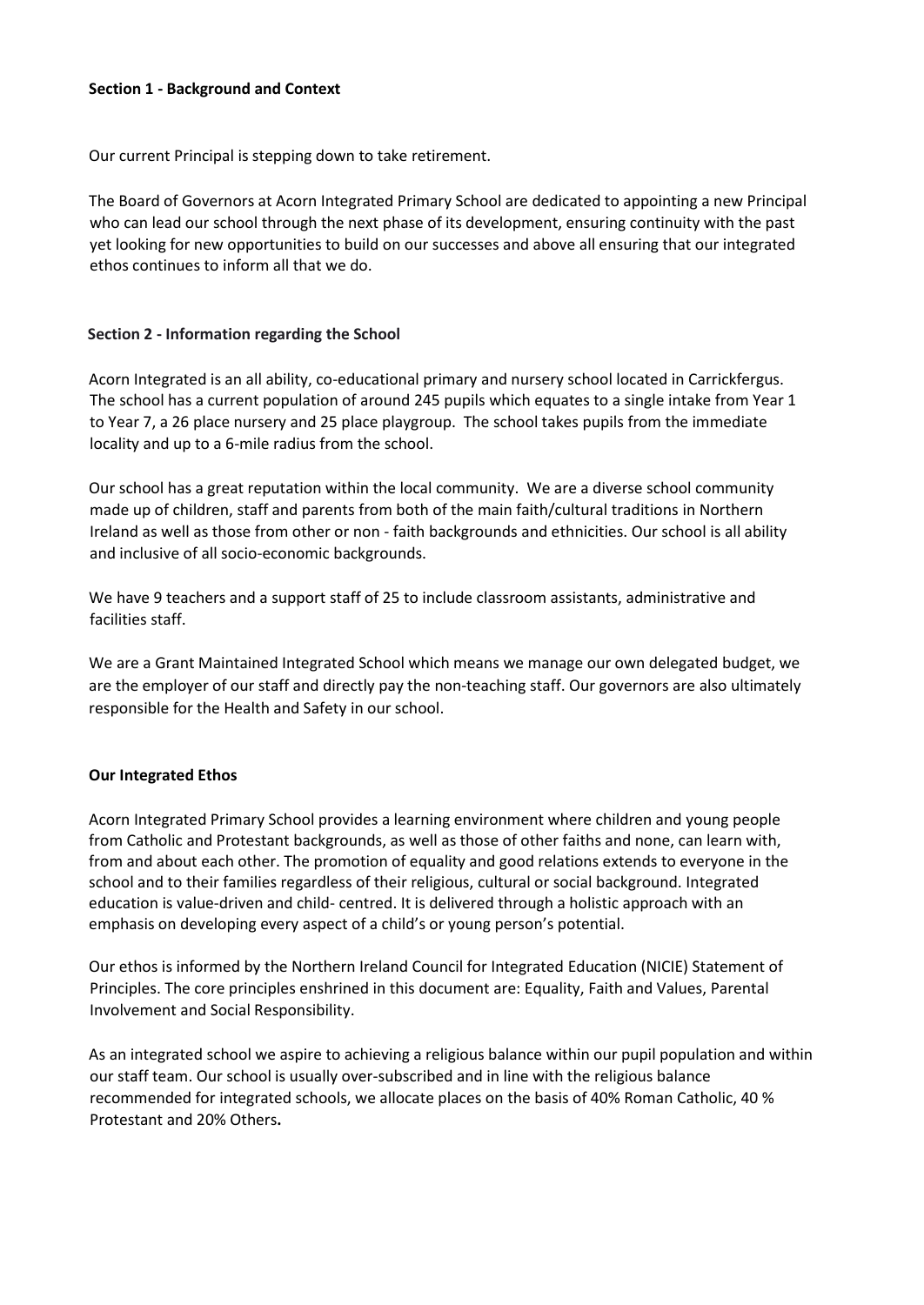# **Section 3 - Job Description**

*The following job description illustrates the role and responsibilities of a Principal within the Grant Maintained Integrated sector and as such will reflect the unique nature of our sector.* 

| Integrated<br><b>Education</b> | In conjunction with Governors, staff, parents and the wider<br>community, the Principal will ensure that the principles and practice of<br>integrated education are delivered and developed in all areas of<br>provision.                              |
|--------------------------------|--------------------------------------------------------------------------------------------------------------------------------------------------------------------------------------------------------------------------------------------------------|
| Management                     | The Principal will, in association with the Board of Governors, be<br>responsible for formulating and developing the aims of the school, and<br>for devising policies for their implementation.                                                        |
|                                | The Principal will be responsible for the internal organisation and<br>management of the school. Using a consultative approach where<br>appropriate, the Principal will organise any meetings needed for<br>decision making and information provision. |
|                                | The Principal will endeavour to achieve and maintain the enrolment<br>targets agreed with the Board of Governors.                                                                                                                                      |
|                                | The Principal will be responsible for deploying and managing all<br>teaching and non-teaching staff and allocating duties to them<br>consistent with their terms and conditions of employment.                                                         |
|                                | The Principal will be responsible for an equitable provision of cover for<br>absent staff.                                                                                                                                                             |
|                                | The Principal will be conversant with legislative developments relating<br>to all aspects of the school's work, will communicate them to<br>Governors, staff and parents and implement them, as appropriate.                                           |
|                                | The Principal will attend all Board of Governor meetings, unless<br>prevented by illness or other unavoidable cause. Attendance at<br>subcommittee meetings may also be required, as appropriate.                                                      |
|                                | The Principal will ensure that details of meetings are recorded and that<br>outcomes are actioned and/or referred to the Board of Governors, as<br>appropriate.                                                                                        |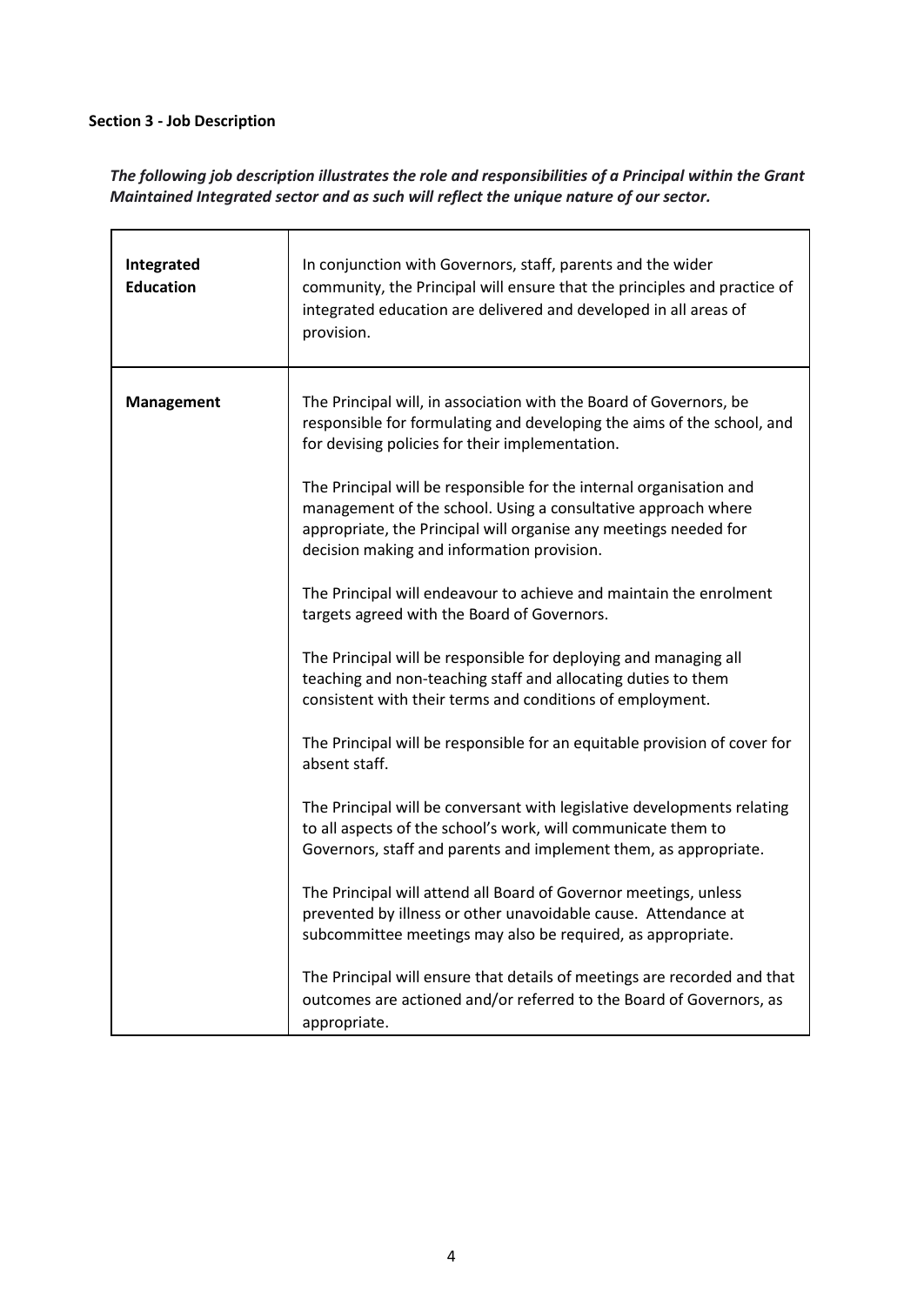| People & Culture | The Principal will identify all recruitment and promotional needs within<br>the school for teaching and non-teaching staff and bring the relevant<br>recommendations to Governors. The Principal will act in accordance<br>with the agreed religious balance, established by the Board of<br>Governors. |
|------------------|---------------------------------------------------------------------------------------------------------------------------------------------------------------------------------------------------------------------------------------------------------------------------------------------------------|
|                  | The Principal will be responsible for managing all staff, and ensuring<br>that proper standards of professional performance and conduct are<br>maintained, taking any necessary measures in accordance with school<br>policy.                                                                           |
|                  | In accordance with the School Development Plan and the Staff<br>Development Policy, the Principal will take the lead in identifying<br>developmental needs, including his/her own needs.                                                                                                                |
|                  | The Principal will ensure that staff development contributes to the<br>school's integrated ethos, as appropriate.                                                                                                                                                                                       |
|                  | The Principal will ensure that all staff participate in current performance<br>review schemes.                                                                                                                                                                                                          |

| <b>Curriculum</b> | The Principal will be responsible for:                                                                                                                                                                                                                                                                                                                                                                  |  |
|-------------------|---------------------------------------------------------------------------------------------------------------------------------------------------------------------------------------------------------------------------------------------------------------------------------------------------------------------------------------------------------------------------------------------------------|--|
|                   | Developing and reviewing the School Development plan to<br>achieve the goals agreed with the Board of Governors. This will<br>entail:-                                                                                                                                                                                                                                                                  |  |
|                   | Organising and implementing the curriculum in accordance<br>with the Curriculum Policy agreed with the Board of Governors.<br>The Principal will take into account the needs, aptitudes and<br>stages of all the pupils, the financial resources available and the<br>School Development Plan, to ensure that the curriculum is<br>effectively delivered within the terms of statutory<br>requirements; |  |
|                   | Ensuring high quality teaching and learning experiences for all<br>$\bullet$<br>pupils, so that they may realise their full potential and achieve<br>suitably high standards in academic or creative pursuits;<br>Monitoring, evaluating and keeping under review curricular<br>$\bullet$<br>policies and developing effective assessment measures.                                                     |  |
|                   | The Principal will ensure that assessment data is recorded, collated and<br>analysed, to enable benchmarking, target setting and evaluation to take<br>place and that the Board of Governors are updated at regular intervals                                                                                                                                                                           |  |
|                   | The Principal will maintain and promote the inclusive nature of the<br>school, responding to the needs of all pupils and encouraging<br>excellence at all levels of ability.                                                                                                                                                                                                                            |  |
|                   | The Principal will engage in, promote and facilitate a self and peer<br>assessment process throughout the school and with its stakeholders to<br>encourage self-directed improvement and enhance the school<br>community.                                                                                                                                                                               |  |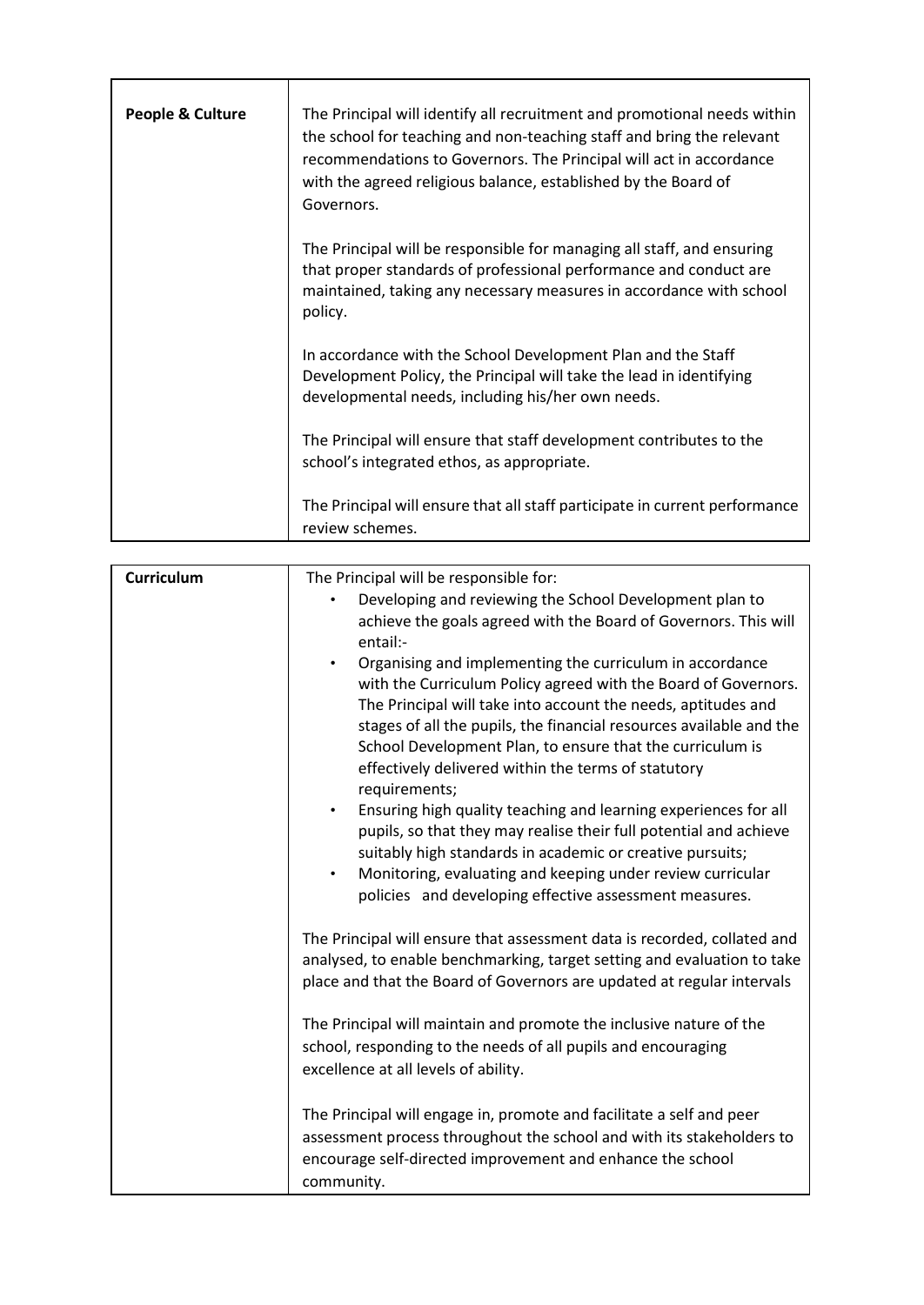| <b>Pastoral Care</b>   | The Principal will maintain, promote and further develop the school's<br>child-centred policy for pastoral care, as agreed with the Board of<br>Governors.                                                                                                                                          |  |
|------------------------|-----------------------------------------------------------------------------------------------------------------------------------------------------------------------------------------------------------------------------------------------------------------------------------------------------|--|
|                        | The Principal will ensure adherence to Child Protection legislation at all<br>times.                                                                                                                                                                                                                |  |
| <b>Discipline</b>      | The Principal will ensure that the school policy on discipline is<br>consistently implemented.                                                                                                                                                                                                      |  |
|                        | The Principal will promote respect for self and others.                                                                                                                                                                                                                                             |  |
|                        | The Principal will encourage and celebrate positive behaviour, and<br>ensure that expected standards are known and adhered to throughout<br>the school.                                                                                                                                             |  |
|                        | The Principal will bring cases warranting consideration to the attention<br>of the Board of Governors.                                                                                                                                                                                              |  |
| <b>Finance</b>         | The Principal will be responsible for allocating, controlling and<br>accounting for financial and material resources deemed by the Board of<br>Governors to be under his/her control.                                                                                                               |  |
|                        | The Principal will be responsible for ensuring in conjunction with the<br>school administrator that the school administration is carried out<br>effectively and liaise with the school administrator, the Governors'<br>Finance Committee, auditors and other external agencies, as<br>appropriate. |  |
|                        | The Principal will be responsible for the effective and efficient                                                                                                                                                                                                                                   |  |
|                        | management of the administrative functions within the school                                                                                                                                                                                                                                        |  |
|                        | The Principal will exercise an equivalent level of control and<br>accountability in respect of all non-delegated funds.                                                                                                                                                                             |  |
| <b>School Premises</b> | The Principal will responsible for ensuring that the buildings and school<br>grounds are secure, and carry out periodic inspections with designated<br>Governors.                                                                                                                                   |  |
|                        | The Principal will report or action maintenance requirements, in<br>accordance with his/her remit agreed by the Governors.                                                                                                                                                                          |  |
|                        | The Principal will be responsible for ensuring that any use of the school's<br>premises by a third party is appropriate and managed effectively.                                                                                                                                                    |  |
|                        | The Principal will be responsible for ensuring effective liaison with<br>architects, builders, planners and DE officials concerning school<br>maintenance issues and building programmes.                                                                                                           |  |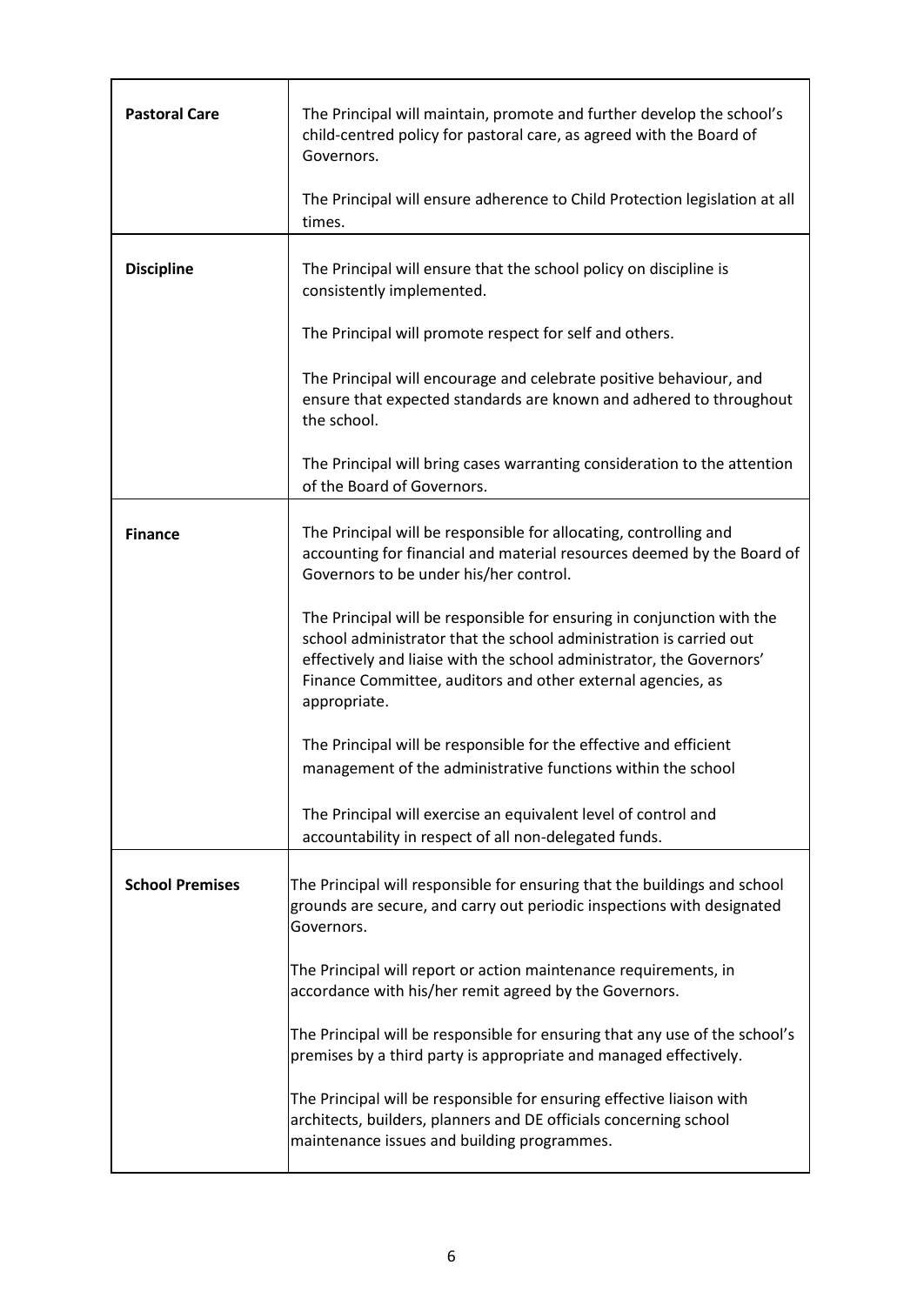| <b>Health and Safety</b>   | The Principal, in conjunction with Governors, will be responsible for<br>complying with legislation relating to the health and safety of pupils,<br>staff and visitors.                                          |  |
|----------------------------|------------------------------------------------------------------------------------------------------------------------------------------------------------------------------------------------------------------|--|
| <b>School Meals</b>        | The Principal will oversee the work of catering staff, and ensure the<br>effective supervision of pupils during the lunch period.                                                                                |  |
| Communication              | The Principal will ensure effective communication with staff, pupils<br>[including the Student Council], parents [including the Parents' teachers<br>Association], the Board of Governors and external agencies. |  |
|                            | The Principal will endeavour to promote the school within the local<br>community and celebrate its successes.                                                                                                    |  |
|                            | The Principal will develop and maintain effective links<br>With the local community and further afield.<br>local other schools and principals<br>within the Integrated school sector                             |  |
|                            | The Principal will ensure that parents are informed regularly about the<br>curriculum, their children's progress and other matters relating to the life<br>of the school and its aims.                           |  |
|                            | The Principal will promote the ethos of Integrated Education when<br>possible to the wider community                                                                                                             |  |
| Representation             | The Principal or his/her representative will represent the school on public<br>and professional occasions, including events organised by the Northern<br>Ireland Council for Integrated Education (NICIE).       |  |
|                            | The Principal will provide feedback from these meetings as appropriate.                                                                                                                                          |  |
| <b>Equal Opportunities</b> | The Principal will adhere to the school Equal Opportunities policy agreed<br>with the Board of Governors.                                                                                                        |  |
|                            | The Principal will endeavour to maintain within the school community<br>the religious balance advocated in NICIE's Statement of Principles.                                                                      |  |

The Principal may be expected to carry out other reasonable duties, as the occasion requires. This job description may need to be reviewed, in consultation with the Principal, to meet the changing needs of the school and statutory requirements.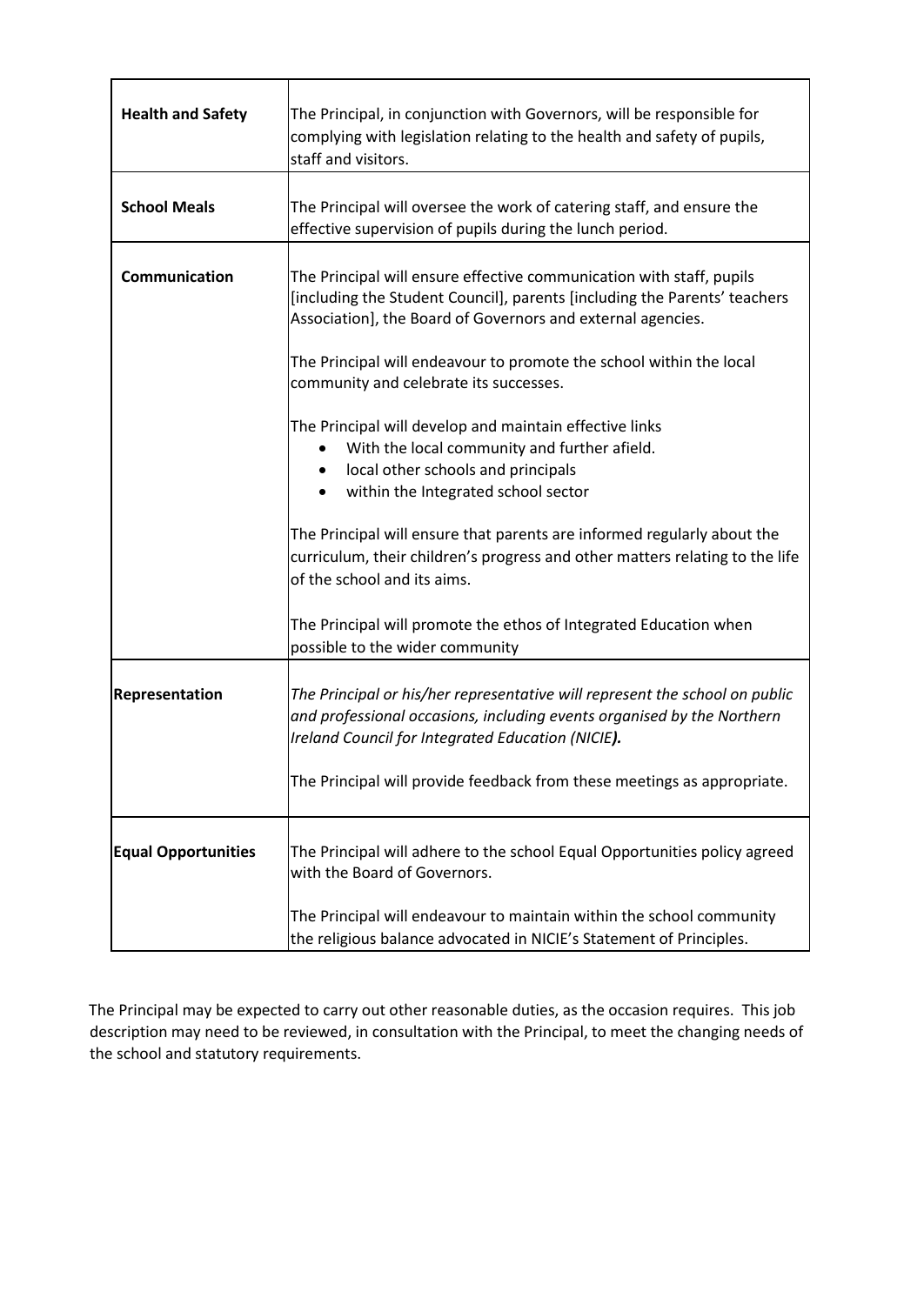**In addition to all of the above a successful candidate will be able to demonstrate relevant experience, knowledge and skills associated with the following key areas.** 

# **Shaping the Future**

- Keep abreast of and anticipate educational trends;
- Think strategically to build and communicate a shared coherent vision;
- Create an ethos and provide direction, which promotes a culture of high expectation, successful learning and achievement;
- Inspire, challenge, motivate and empower others to carry the vision and ethos forward;
- Model the values and ethos of the school.
- Ensure that the school's integrated ethos continues to inform our future direction.

# **Leading and Managing Staff**

- Provide high quality leadership to secure improvement;
- Collaborate and network with others within and beyond the school;
- Foster a culture of shared/ distributed leadership;
- Develop, empower and sustain individuals and teams;
- Support the development of an open, fair, equitable culture and manage conflict effectively;
- Support and challenge performance in order to raise standards;
- Work with others to lead professional development for all staff within the context of the school's development plan in order to support effective teaching and learning.

# **Leading Learning and Teaching**

- Cultivate enthusiasm for and commitment to the learning process;
- Lead and manage the development of an effective learning and teaching culture;
- Lead and manage the self-evaluation process; work with staff and others to analyse a range of data, interpret outcomes and plan for improvement;
- Ensure effective implementation of the NI Curriculum, share good practice and work with others to challenge and address pupil under-achievement.

# **Developing the School in the Community**

- Lead and manage the development and promotion of a positive image of the school within the local community and beyond;
- Develop and maintain strong and effective relationships with parents and the local and wider community;
- Ensure effective channels of communication are in place between the school and the local and wider community;
- Listen to, reflect and act on community feedback;
- Recognise and lead others to ensure that strategic planning takes account of the richness and diversity of the school's communities and community feedback;
- Work closely with other relevant statutory and voluntary agencies to enhance the education of all pupils.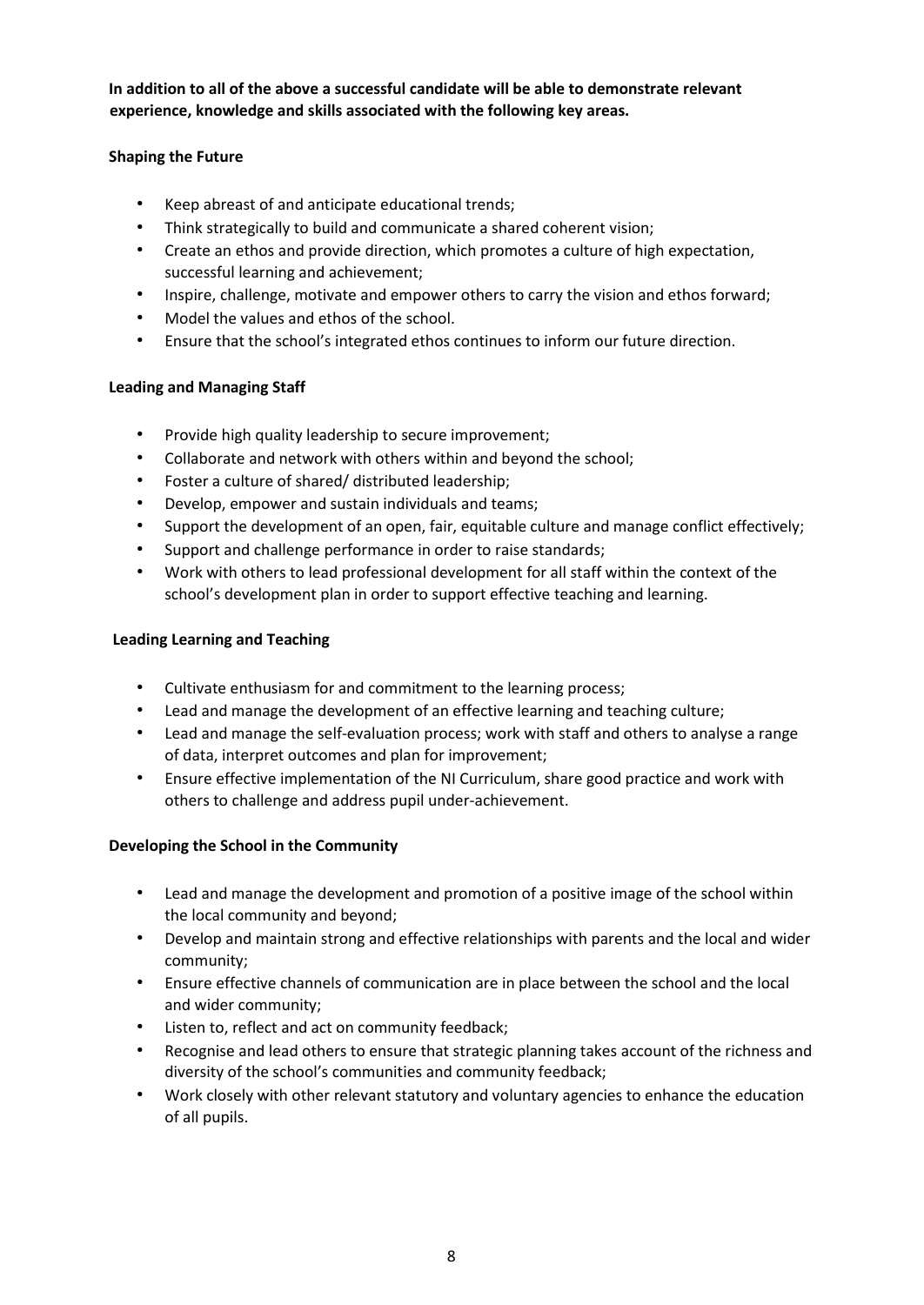#### **Managing the Organisation**

- Prioritise, plan and organise themselves and others;
- Think creatively to anticipate and solve problems;
- Make sound decisions based on a range of informed judgments;
- Establish and maintain appropriate structures and systems;
- Lead and manage the development and implementation of the School Development Plan;
- Delegate tasks and monitor their implementation;
- Manage resources efficiently and effectively: human, physical and financial.
- Work with the school administrator to ensure that the school is financially well managed and in compliance with DENI accounting requirements.

# **Ensuring Accountability**

- Create and develop a culture in which all Governors and staff recognise that they are accountable for the success of the school;
- Combine the outcomes of regular self-evaluation, ETI inspection evidence and other external evaluations in order to develop the school;
- Lead and manage the process of monitoring and evaluating effectively school outcomes, policies and procedures;
- Work with the leadership team and others to recognise and disseminate effective practice and challenge and address unacceptable performance;
- Work closely with and provide effective reports to Governors on the school's progress and development.

# **Conditions of Service**

The Conditions of Service for this post will be in accordance with the Regulations of the Department of Education for Northern Ireland.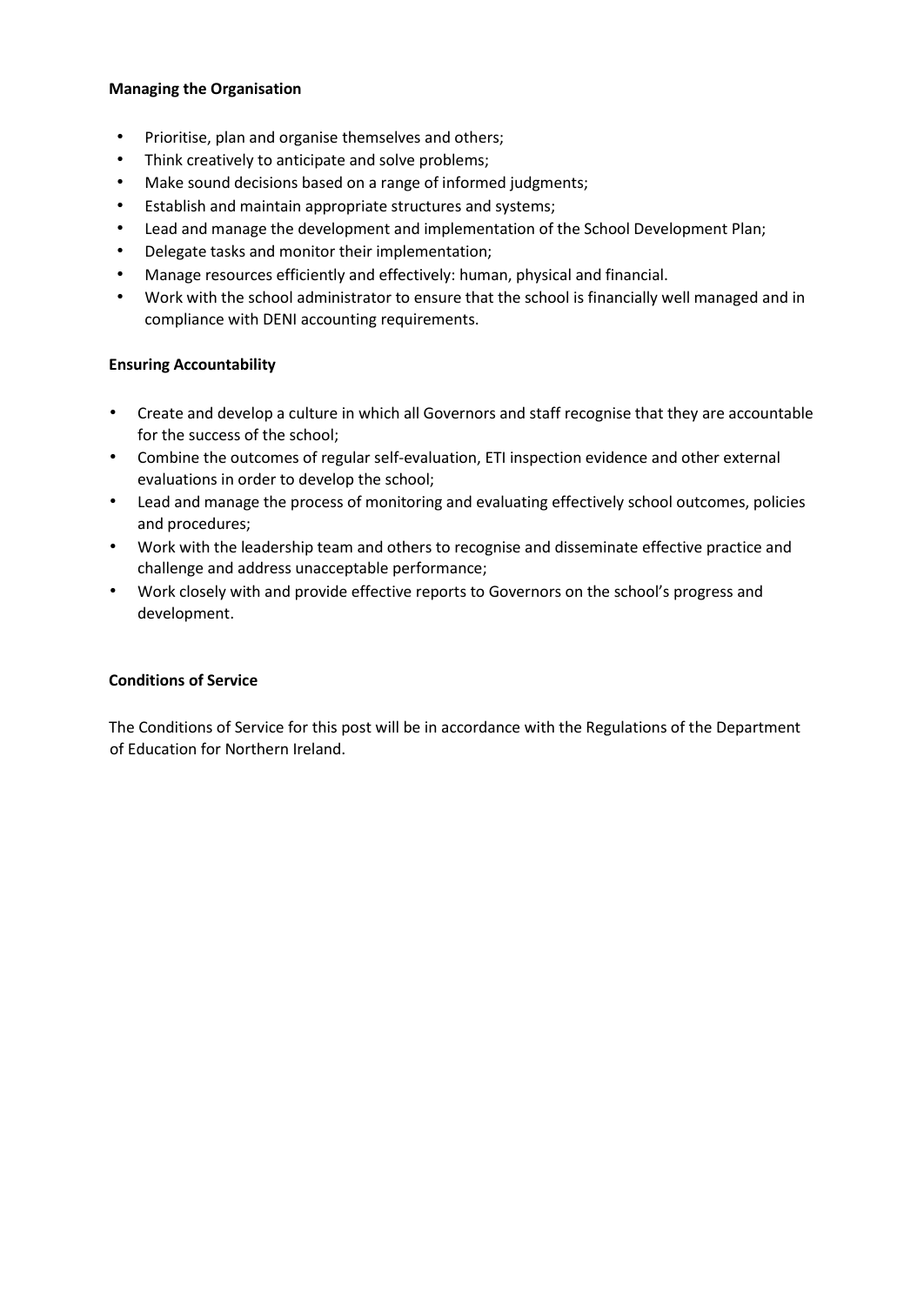#### **Section 4 - Person Specification**

**The Board of Governors reserves the right to enhance the essential criteria if necessary in order to facilitate a manageable shortlist.** 

**Applicants must be registered with the General Teaching Council for Northern Ireland (GTCNI) upon taking up employment.** 

**Please note the onus is on candidates to provide sufficient detailed information on their application forms in order to demonstrate how they meet each of the criteria. Failure to do so may result in a candidate not being shortlisted since Selection Panels cannot make assumptions in the absence of essential information. Please note only post-qualification teaching experience will be considered.**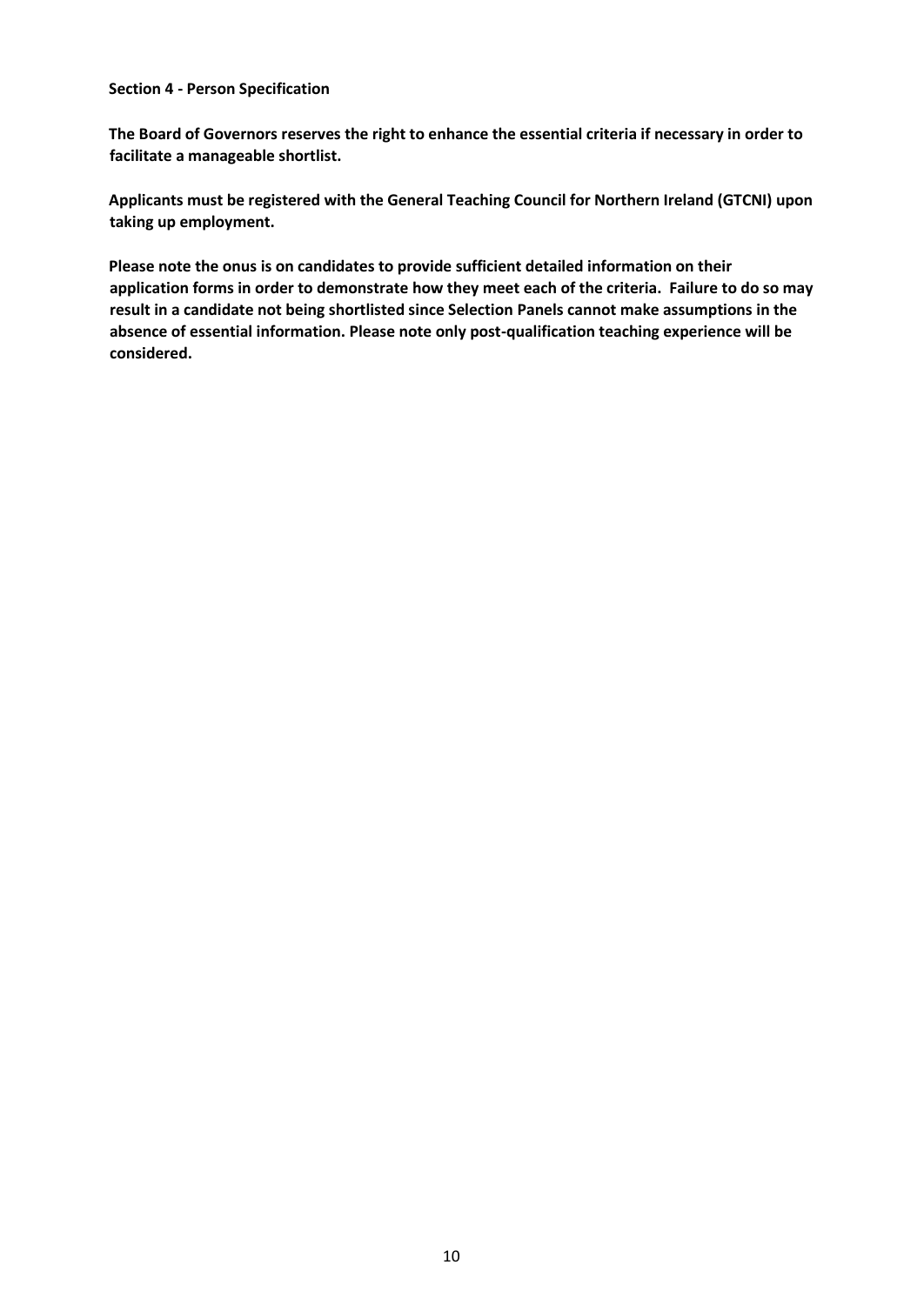# **Primary Principal - Person Specification**

|                       | <b>ESSENTIAL</b>                                                                                                                                                                                                                                                                                                                                                                                                                                                                                                                                                                                                                                                                                                                                        | <b>DESIRABLE</b>                                                                                                                                                                                                                               |
|-----------------------|---------------------------------------------------------------------------------------------------------------------------------------------------------------------------------------------------------------------------------------------------------------------------------------------------------------------------------------------------------------------------------------------------------------------------------------------------------------------------------------------------------------------------------------------------------------------------------------------------------------------------------------------------------------------------------------------------------------------------------------------------------|------------------------------------------------------------------------------------------------------------------------------------------------------------------------------------------------------------------------------------------------|
| <b>QUALIFICATIONS</b> | The criteria that will be applied at<br>shortlisting is as follows:<br>Applicants must at the closing date for<br>applications:<br>Hold a teaching qualification which<br>meets the requirements for<br>recognition to teach in grant-aided<br>schools in Northern Ireland. *<br>*Candidates will be expected to have a<br>GTCNI number by the date of appointment.                                                                                                                                                                                                                                                                                                                                                                                     | Preference may be given to those<br>applicants who:<br>Have successfully completed an<br>additional relevant post<br>graduate (or equivalent or<br>higher) qualification in primary<br>education i.e. MEd/PQH.                                 |
| <b>EXPERIENCE</b>     | The criteria that will be applied at<br>shortlisting is as follows (please note that<br>experience must be accrued by the closing<br>date for receipt of completed<br>applications):<br>Have a minimum of 8 years' post<br>1)<br>qualification teaching experience in<br>primary education and / or equivalent<br>experience in an affiliated educational<br>body working in an area that relates to<br>the primary sector, within the past 13<br>years.<br>2) Currently hold or have held for a<br>minimum of 4 years, AND within the last<br>9 years*:<br>A post of Principal or Vice-Principal;<br>and/or<br>A post within the primary sector<br>which attracts 1 management<br>point.<br>*The above promoted posts may be in an<br>acting capacity. | Preference may be given to those<br>applicants who:<br>Can demonstrate experience in<br>1)<br>managing the financial<br>resources of a primary school.<br>Have recent and relevant<br>2)<br>experience of working in the<br>integrated sector. |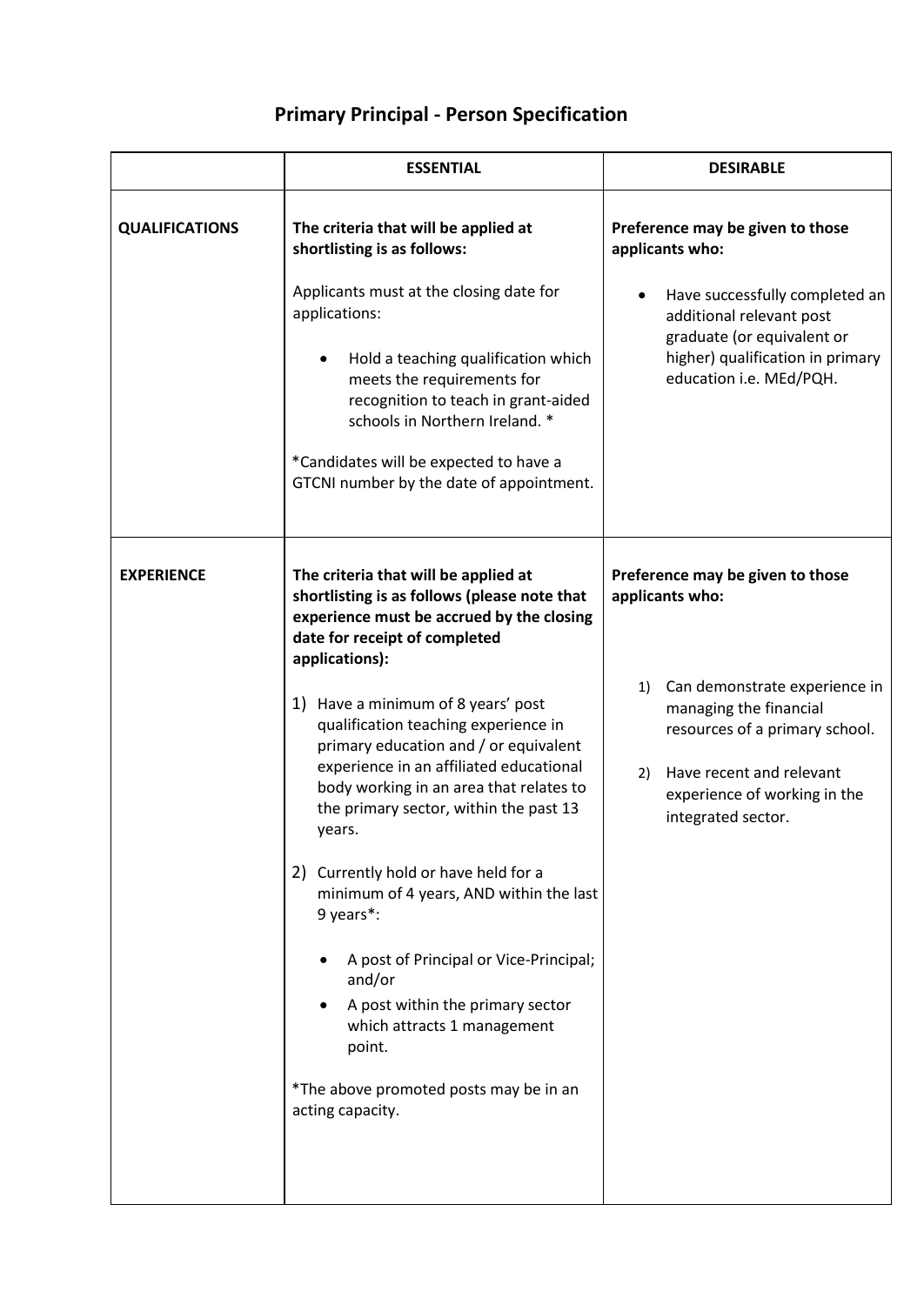|                                  | 3)<br>From your experience demonstrate:                                                             |  |
|----------------------------------|-----------------------------------------------------------------------------------------------------|--|
| <b>EXPERIENCE</b><br>(Continued) | Evidence of how your leadership has led to<br>school improvement.                                   |  |
|                                  | Evidence of having held a role in strategic<br>planning and/or organisational<br>management.        |  |
|                                  | Evidence of building a professional learning<br>community within a school or other<br>organisation. |  |
|                                  |                                                                                                     |  |
|                                  |                                                                                                     |  |
|                                  |                                                                                                     |  |
|                                  |                                                                                                     |  |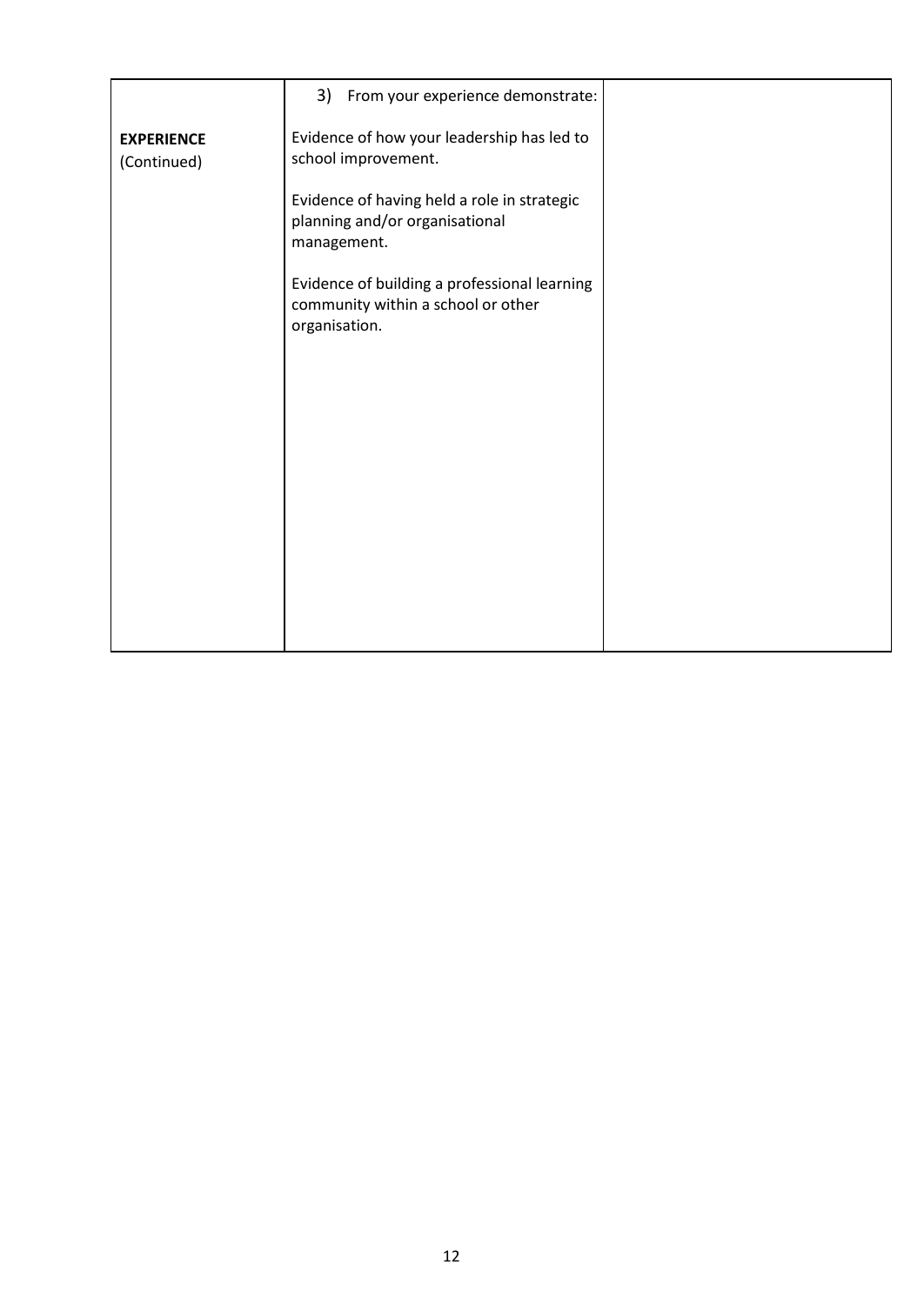|                  | <b>ESSENTIAL</b>                                                                                                                                      |  |
|------------------|-------------------------------------------------------------------------------------------------------------------------------------------------------|--|
|                  | The successful candidate must be able to demonstrate extensive knowledge                                                                              |  |
|                  | and understanding of:                                                                                                                                 |  |
|                  | The integrated education ethos and culture<br>٠                                                                                                       |  |
|                  | The NI Primary Curriculum and current policies and procedures;<br>٠                                                                                   |  |
|                  | Current educational developments and the ability to evaluate and<br>$\bullet$<br>respond to new educational challenges and manage change effectively; |  |
| <b>KNOWLEDGE</b> | Effective classroom pedagogy and how to ensure high standards of<br>$\bullet$<br>teaching, learning and achievement throughout the school;            |  |
|                  | Effective data management;<br>$\bullet$                                                                                                               |  |
|                  | Effective organisational management including the appropriate<br>٠                                                                                    |  |
|                  | deployment of resources;                                                                                                                              |  |
|                  | Effective financial management;<br>٠                                                                                                                  |  |
|                  |                                                                                                                                                       |  |
|                  | The successful candidate must demonstrate, evidenced by professional                                                                                  |  |
|                  | experience, the ability to:                                                                                                                           |  |
|                  |                                                                                                                                                       |  |
|                  | Promote, achieve, monitor and evaluate high standards of learning and<br>٠<br>achievement throughout the school;                                      |  |
| <b>SKILLS</b>    | Develop effective partnerships between the school and the local<br>$\bullet$                                                                          |  |
|                  | community;                                                                                                                                            |  |
|                  | Communicate effectively orally and in writing;<br>٠                                                                                                   |  |
|                  | Organise and prioritise workload effectively;<br>٠                                                                                                    |  |
|                  | Deal with staffing matters in accordance with policies and procedures;<br>٠                                                                           |  |
|                  | Work with the school administrator and Board to ensure that the<br>$\bullet$<br>school's finances are effectively managed.                            |  |
|                  | <b>Effective decision making</b>                                                                                                                      |  |
|                  | Conflict Resolution and dealing with difficult people<br>٠                                                                                            |  |
|                  | Problem solving<br>٠                                                                                                                                  |  |
|                  | Managing performance and<br>٠                                                                                                                         |  |
|                  | Manage time effectively.<br>٠                                                                                                                         |  |
|                  | The successful candidate must demonstrate:                                                                                                            |  |
|                  | Vision;<br>٠                                                                                                                                          |  |
|                  | A commitment to the ethos and core values of integrated education;<br>٠                                                                               |  |
|                  | Enthusiasm and energy;<br>٠<br>Assertiveness and confidence;<br>٠                                                                                     |  |
| <b>PERSONAL</b>  | A caring child-centred approach;<br>٠                                                                                                                 |  |
| <b>QUALITIES</b> | Integrity;<br>٠                                                                                                                                       |  |
|                  | Advocacy and empathy;<br>٠                                                                                                                            |  |
|                  | Discretion;<br>٠                                                                                                                                      |  |
|                  | An ability to cope under pressure with<br>٠                                                                                                           |  |
|                  | Tact and diplomacy<br>O                                                                                                                               |  |
|                  | Decisiveness<br>O                                                                                                                                     |  |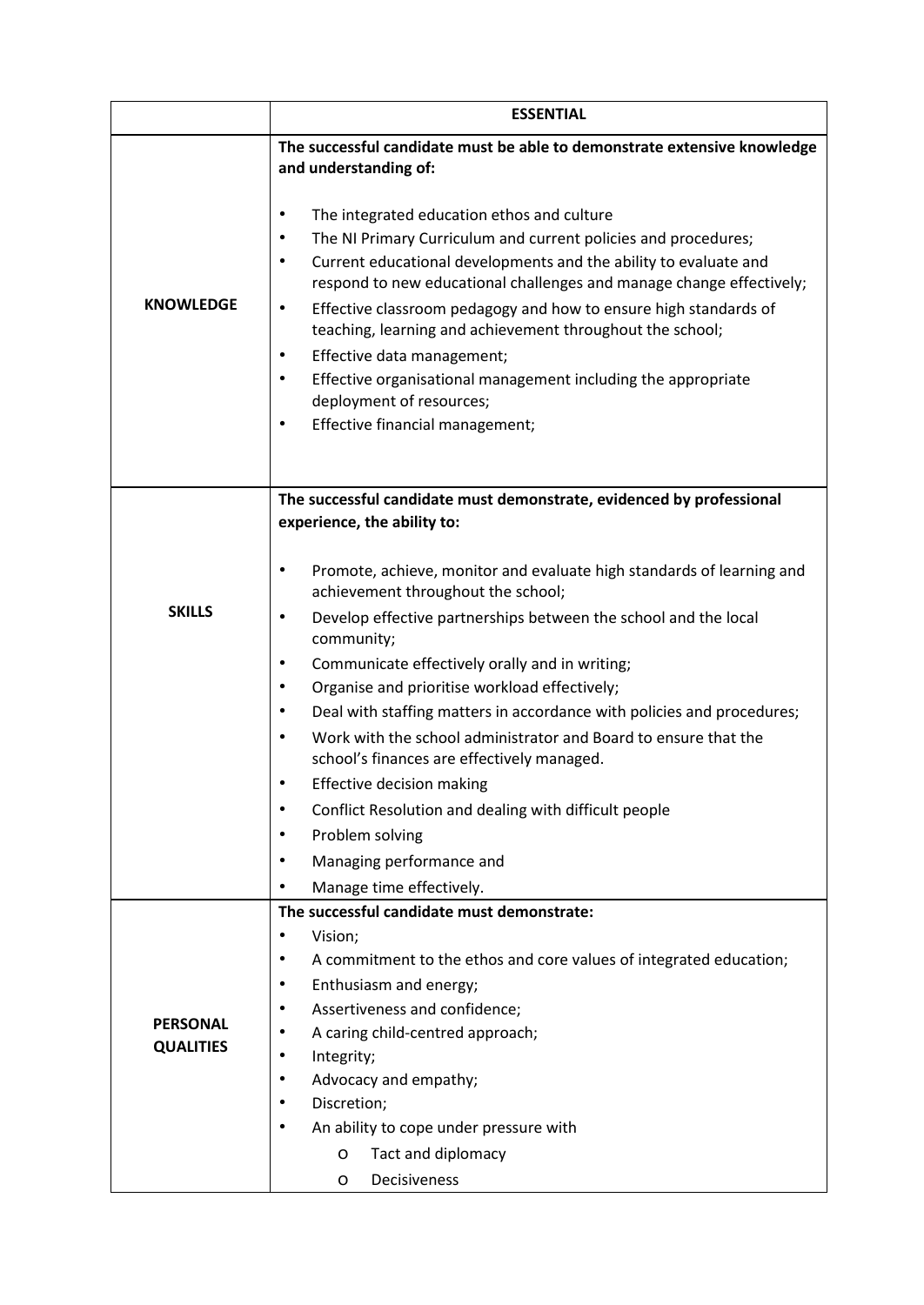#### **Section 5 - Selection Process Timetable**

| Closing date for completed applications | Monday 14 <sup>th</sup> March 2022 |
|-----------------------------------------|------------------------------------|
| <b>Stage 1 interviews</b>               | $31st$ March 2022                  |
| Stage 2 interviews (if required)        | 5 <sup>th</sup> March 2022         |

**Shortlisted** candidates wishing to discuss any aspect of the appointment should contact:

Principal, Acorn Integrated Primary & Nursery School

#### **Section 6 – Candidate Information**

#### **Application Form**

Application forms and information packs can be downloaded from the school web: [http://www.acornips.com](http://www.acornips.com/)

Please complete and return your application form and Equal Opportunities Questionnaire by post/hand delivering to the school, marked as follows:

Application for the Post of Principal Acorn IPS 110 Victoria Road Carrickfergus BT38 7JL

#### **Completed applications can also be emailed to: [snicholl802@c2kni.net](mailto:snicholl802@c2kni.net)**

**Forms must be received 12 noon on the Monday 14th March 2022**. **Late or faxed application forms will not be accepted.**

#### **Canvassing**

Any applicant who is found to have approached a panel member regarding a post with a view to seeking favourable treatment will be disqualified.

#### **Equal Opportunities**

Acorn IPS is fully committed to the promotion of equality of opportunity in employment to all. We aim to select the best person for the job and all recruitment decisions will be made objectively.

#### **Issuing of Correspondence**

All correspondence regarding the selection process will be forwarded to you via e-mail where an email address is provided on your application form. It is important that the e-mail address you supply on your application form is your preferred e-mail address for receipt of correspondence.